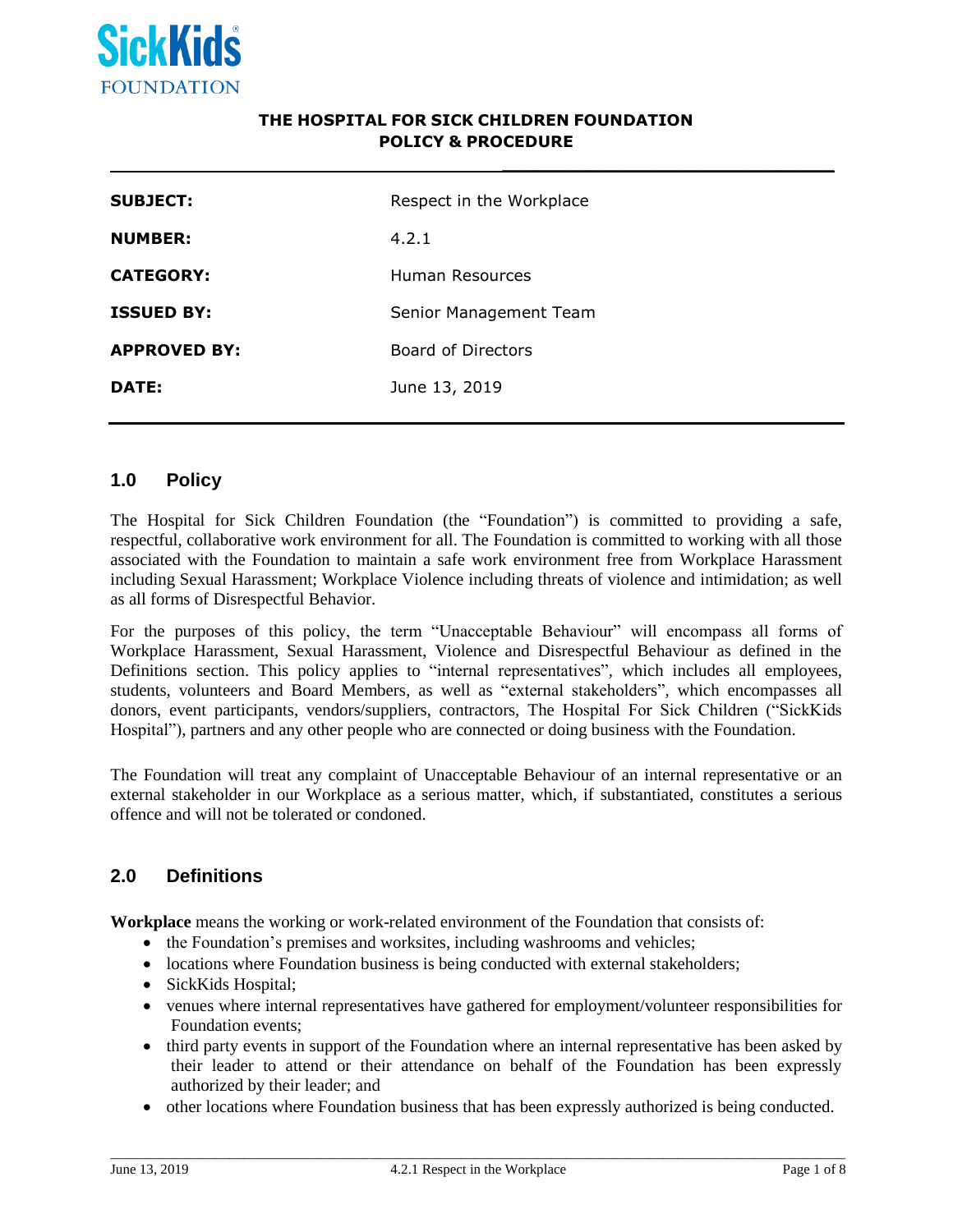

**Unacceptable Behaviour** Unacceptable behavior includes that outlined below. It should be note that these behaviours may can be in-person, or remotely through communication, including, without limitation, phone, email, messaging applications, video-calling, and social media.

- **a) Disrespectful Behaviour** is defined as engaging in the workplace any unwarranted and unnecessary comment or act that is known or ought reasonably be known to cause offence, distress or psychological or physical harm. It includes, but is not limited to, the following:
	- Sudden and unpredictable angry outbursts;
	- Rude or abusive comments or conducts:
	- Unjust, persistent criticism of a person; or
	- Spreading false and malicious rumours, gossip or innuendos.
- **b) Workplace Harassment** is defined as engaging in a course of vexatious comment or conduct that is known or ought reasonably to be known to be unwelcome, and includes, for the purposes of this policy, one or a series of unwanted, unsolicited actions, behaviours, remarks or communications in any form, directed toward an individual or group, and which are related to any of the prohibited grounds of discrimination in the *Ontario Human Rights Code*. Workplace Harassment includes, but is not limited to the following, in the Workplace:
	- Unwelcome remarks, jokes, innuendos or taunting about a person's racial or ethnic background, colour, place of birth, religion, citizenship or ancestry;
	- Display of posters or literature of a racist nature;
	- Refusal to work or converse with a person because of race, sexual orientation, ethnic background or religion;
	- Imitation of a person's accent or mannerisms;
	- Mocking a person's appearance;
	- Workplace bullying consisting of repeated, persistent and continuous behaviour that is intended to intimidate, offend, degrade or humiliate a particular person or group of people.

Workplace Harassment does not include:

- Good-natured jesting and bantering which is mutually acceptable;
- Managing and/or coaching that include counseling, performance review, constructive feedback, work assignment and the implementation of disciplinary action. This is not a form of Harassment and the policy does not restrict a leader's responsibilities in these areas.
- **c) Workplace Sexual Harassment** is defined as follows:
	- Engaging in a course of vexatious comment or conduct against an internal representative in a workplace because of sex, sexual orientation, gender identity or gender expression, where the course of comment or conduct is known or ought reasonably to be known to be unwelcome;
	- Making a sexual solicitation or advance where the person making the solicitation or advance is in a position to confer, grant or deny a benefit or advancement to the internal representative and the person knows or ought reasonably to know that the solicitation or advance is unwelcome; and/or
	- A reprisal or a threat of reprisal for the rejection of a sexual solicitation or advance where the reprisal is made or threatened by a person in a position to confer, grant or deny a benefit or advancement to the person. Types of behaviour which constitute Workplace Sexual Harassment include, but are not limited to: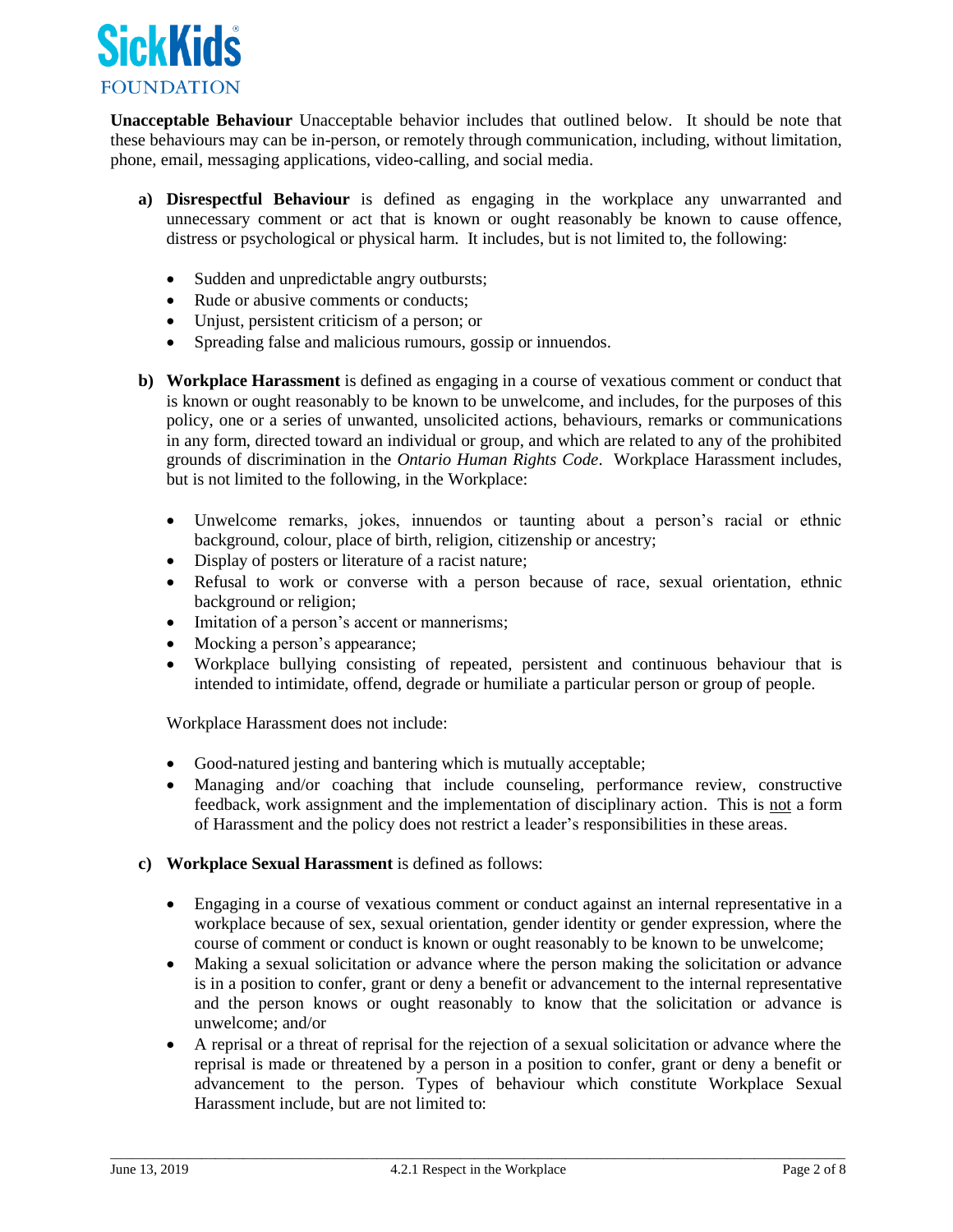

- Sexist jokes causing embarrassment or offence;
- Leering (suggestive staring), unwanted touching;
- Sexually derogatory or degrading remarks directed towards members of one sex or one sexual orientation;
- Sexually suggestive or obscene comments or gestures;
- Unwelcome inquiries or comments about a person's sex life;
- Unwelcome sexual flirtations, advances, propositions;
- Openly displaying printed material of a suggestive or sexually offensive nature;
- Persistent unwanted contact or attention after the end of a "consensual" relationship;
- Persistent unwelcome social invitations;
- Requests for sexual favours;
- Verbal abuse or threats: and
- Sexual assault.
- **d) Workplace Violence** as defined by the *Occupational Health and Safety Act* is the exercise of physical force or an attempt to exercise physical force by a person against an internal representative, in a workplace that causes or could cause physical injury to the internal representative. It may also include statements or behaviors that are reasonable for an internal representative to interpret as a threat to exercise physical force against an internal representative that causes or could cause physical injury to the internal representative. Workplace Violence includes, but is not limited to the following:
	- Verbally threatening to attack an internal representative;
	- Leaving threatening notes or sending threatening messages to the Workplace;
	- Throwing objects at an internal representative;
	- Shaking a fist in an internal representative's face; and
	- Hitting or trying to hit an internal representative.

## **3.0 Responsibilities**

Everyone must work together to create a safe, respectful, collaborative work environment.

**External stakeholders** are responsible for:

- Treating all internal representatives in a respectful and professional manner;
- Refraining all forms of Unacceptable Behaviours, including Disrespectful Behaviours, Workplace Harassment including Sexual Harassment; and Workplace Violence; Bringing forward a complaint regarding any incident of Unacceptable Behaviour towards an internal representative; and
- Co-operating in any investigation into incidents of Unacceptable Behaviour.

**The Foundation** is responsible for:

- Providing a safe work environment;
- Providing appropriate assistance to any internal representative who is a victim of any form of Unacceptable Behavior;
- Supporting and providing appropriate resources to the Human Resources Department for carrying out its responsibilities; and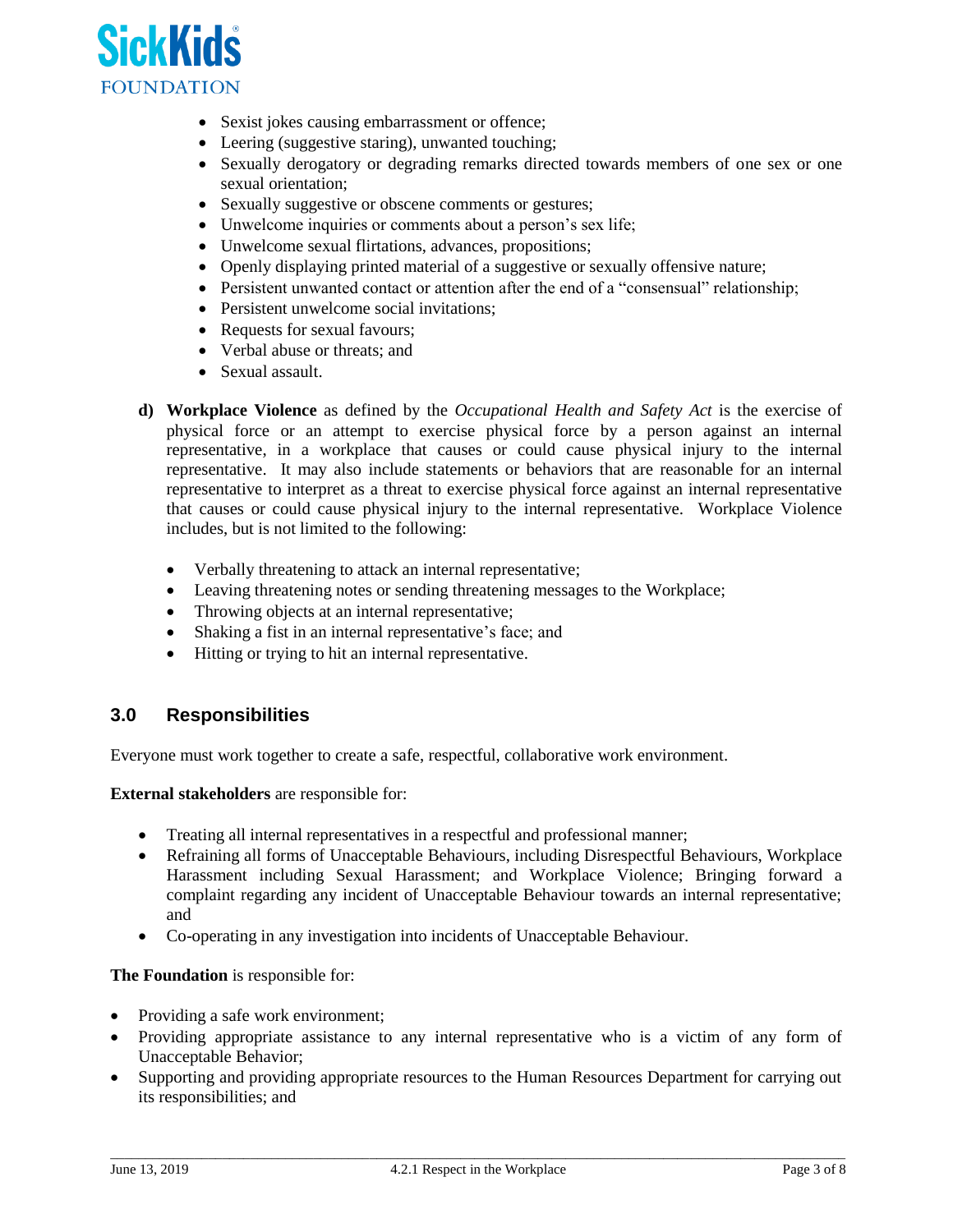

Where it has a legal and/or ethical responsibility to take action, even if the complainant has decided not to file a formal written complainant, enable appropriate action if evidence warrants further investigation.

## **Human Resources Department** is responsible for:

- Advising internal representatives of their rights and responsibilities with respect to Unacceptable Behavior in the Workplace;
- Advising internal representatives in confidence of the options available to them for dealing with their issues regarding any form of Unacceptable Behaviour in the Workplace;
- Advising and supporting leaders in taking appropriate action in a timely manner;
- Recommending informal options to resolve issues whenever appropriate;
- Responding to formal complaints in a timely manner and conducting an investigation when deemed appropriate by the Director, Human Resources;
- Providing community support information to internal representatives;
- Developing a Workplace safety plan in partnership with an affected internal representative to ensure that he/she is protected at the Workplace (may include alternative work arrangements);
- Providing training in collaboration with the Joint Health, Safety and Wellness Committee to all departments in the Foundation and advising new internal representatives of this policy during their Foundation orientation; and
- Reviewing this policy annually or as changes to the environment occurs.

## **Leaders are responsible for**:

- Creating and maintaining a safe workplace free from Unacceptable Behaviour;
- Take reasonable precautionary steps to prevent Unacceptable Behaviour.
- Being sensitive to the climate in the Workplace and addressing potential problems before those problems become serious;
- Educating internal and external representatives on this policy;
- Responding to all internal representatives concerns about Unacceptable Behaviour in a timely manner;
- Exploring informal means of resolving issues whenever possible and appropriate;
- Ensuring that investigations are conducted, and appropriate action taken; and
- Applying remedial or disciplinary measures as appropriate.

## **The Joint Health, Safety & Wellness Committee** is responsible for:

- Reviewing the Workplace Violence Risk Assessment results and providing recommendations to management to reduce or eliminate the risk of violence;
- Reviewing all reports forwarded to the Joint Health, Safety and Wellness Committee regarding Workplace violence and incidence of Workplace Harassment with a potential for violence or threat of personal injury, property damage, or police involvement;
- Participating in the investigation of critical injuries in the workplace (e.g., incidents that place life in jeopardy, result in substantial blood loss, fracture of leg or arm, etc.) and may participate in the investigation of reported incidents that result in personal injury or have the potential to result in injury;
- Recommending corrective measures for the improvement of the health and safety of internal representatives in the workplace; and
- Responding to internal representative concerns related to Workplace Violence & Harassment and communicating these to Human Resources and/or management.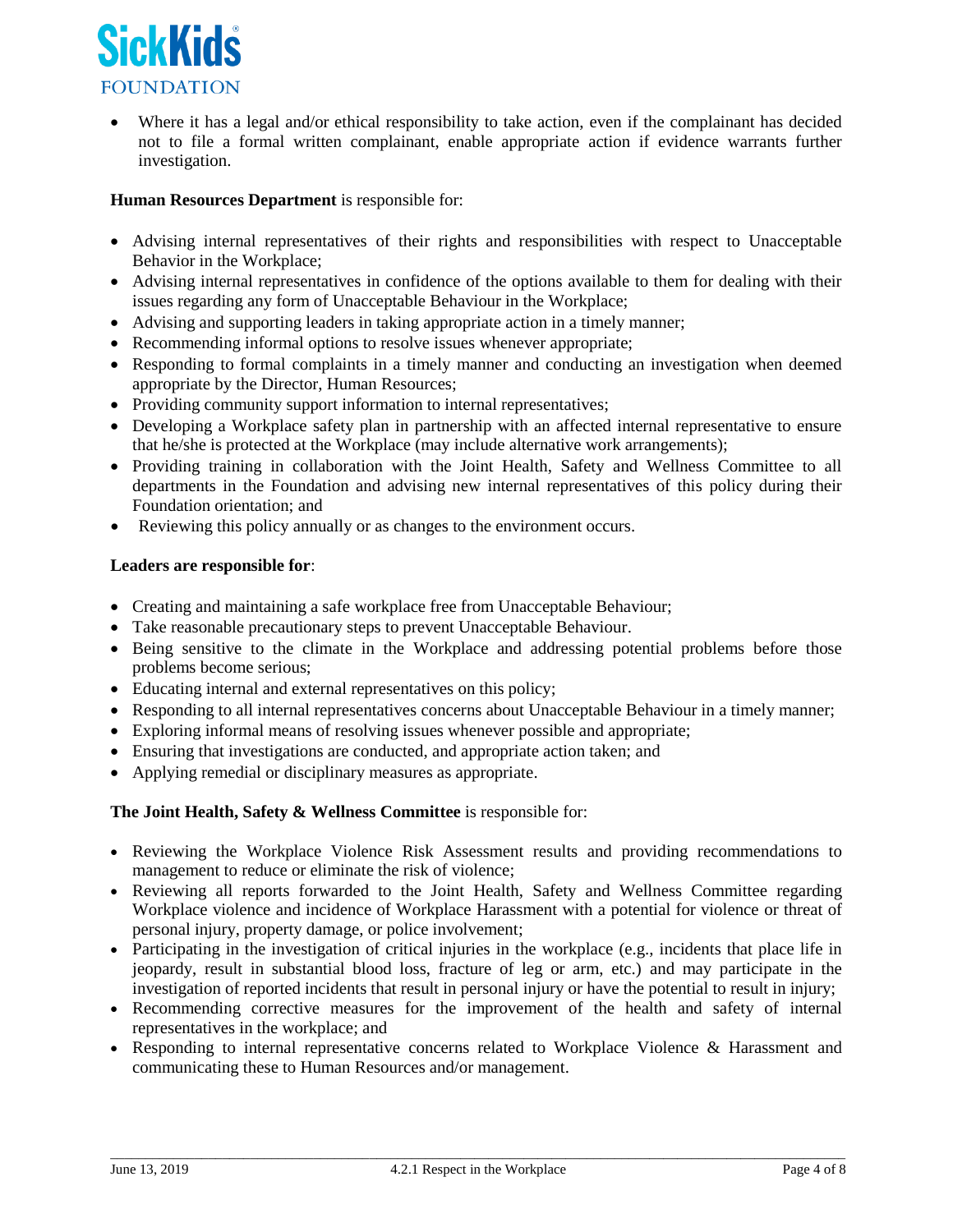

## **Internal representatives with the Foundation are responsible for:**

- Ensuring that the workplace is a safe environment, free from Unacceptable Behaviour;
- Refraining from all Unacceptable Behaviour;
- Bringing forward a complaint regarding any incident of Unacceptable Behaviour including that of an external stakeholder - whether for oneself or a colleague; and
- Co-operating in any investigation into incidents of Unacceptable Behaviour.

### **Special Circumstances – Domestic Violence**

If the Foundation is aware that domestic violence is likely to expose an internal representative to a Workplace physical injury, every reasonable precaution will be implemented to protect the individual. The Foundation recognizes its duty to provide information, including personal information, related to a risk of Workplace Violence from a person with a history of violent behaviour if:

- a) An internal representative can be expected to encounter that person in the course of her/his work; and
- b) The risk of Workplace Violence is likely to expose the internal representative to physical injury.

The Foundation will only disclose personal information that is deemed reasonably necessary to protect the internal representative from physical harm.

Should an internal representative have a legal court order (e.g. restraining order, or "no-contact" order) against another individual, the internal representative is encouraged to notify the leader, and to supply a copy of that order to Human Resources if the internal representative strongly feels that the aggressor may attempt to contact that internal representative at work, in direct violation of the court order. Such information shall be kept confidential and only shared with those on a need to know basis further to this Policy.

## **4.0 Complaint Process**

In the event that there is a threat to a person's immediate safety, the internal representative, if possible, should remove themselves from the unsafe situation and relocate to a secure location and call the police. Otherwise:

#### **Tell the Person to Stop**

Any internal representative who considers that he or she has been subjected to Unacceptable Behaviour or retaliation related to a complaint is encouraged to bring the matter to the attention of the person apparently responsible for the conduct, advising the person that the conduct is unwelcome and ask the person to discontinue and/or not repeat the conduct.

#### **Keep a Record**

Prepare a written record of the nature of the apparent Unacceptable Behaviour or retaliation, relevant dates, times and circumstances, and the names of any witnesses.

#### **Report the Incident**

Where it is difficult for the complainant to bring the matter to the attention of the alleged person, or where such an approach is attempted but does not produce a satisfactory result, the complainant should bring forward the matter to the attention of a Foundation leader, or a person in the Human Resources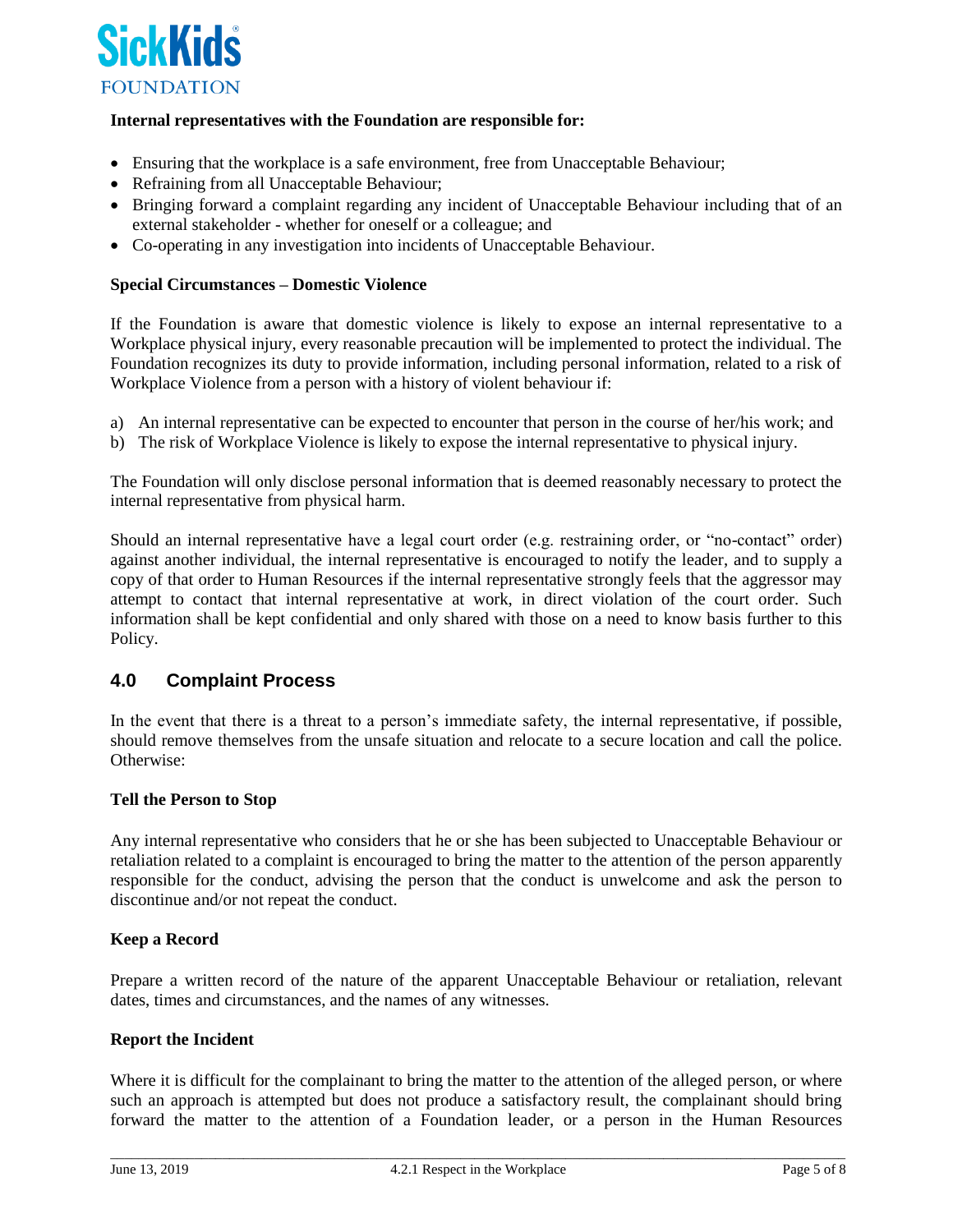

Department with whom he or she feels comfortable or provide their complaint to the Foundation's Human Resources Department by submitting their complaint to [respectintheworkplace@sickkidsfoundation.com.](mailto:respectintheworkplace@sickkidsfoundation.com) Where the Complainant prefers to refer the matter directly to the Chair of the Audit & Finance Committee, they may also alternatively follow the process outlined in the *Whistleblower Policy 2.4.3.*

Board members are encouraged to bring the matter to the attention of the Board Chair. In the event that an individual's concern involves the Board Chair or rises to the level that he/she reasonably believes that notice to the Board Chair, will be disregarded or otherwise not fairly considered, the individual may report violations or suspected violations directly to the Chairs of either the Foundation's Compensation/Resource Management Committee or Audit and Finance Committee.

The initial complaint may be verbal or written. Subsequently the Complainant is to submit a letter of complaint that contains a brief account of the incident(s), when and where it occurred, the person(s) involved and the names of witnesses (if any). This letter should also be signed and dated by the person making the complaint.

## **Conducting an Investigation**

Each case is unique, but the Foundation will handle any allegation reported pursuant to this Policy respectfully and with discretion. Once a written complaint has been received, the Foundation's Human Resources Department, Chief Operating Officer, Board Chair or applicable Committee Chair will assign an appropriate investigator. The investigator will complete a thorough investigation and may seek further information from any employee, officer, director, volunteer or external stakeholder. In the case of an external stakeholder, SickKids Foundation's Human Resources Department, will, as appropriate, contact the external stakeholder's employer and inform them of the complaint. The investigation may include all or some of the following:

- Informing the alleged Respondent of the complaint:
	- $\triangleright$  A copy of the complaint, detailing the Complainant's allegations, is then provided to the Respondent(s);
	- ➢ If the Respondent is an external stakeholder, a copy of SickKids Foundation's Respect in the Workplace Policy will be provided and reviewed with the Respondent; and
	- ➢ The Respondent is invited to reply in writing to the Complainant's allegations and the reply will be made known to the Complainant before the case proceeds further.
- Interviewing the Complainant, any person involved in the incident and identified witnesses as required;
- Interviewing any others who may have knowledge of the incidents related to the complaint or any other similar incidents;
- Statements taken from all parties involved;
- If necessary, the investigator may also collaborate and consult with legal counsel, consult with a member of the leadership team or employ outside assistance;

If the allegations are substantiated, the Foundation will impose appropriate corrective action. This corrective action will vary depending on the circumstances. If the Respondent is an internal representative, disciplinary action commensurate to the severity of the offence can include: requirement for an apology, additional training, note to the Respondent's file, suspension, and if appropriate, termination of employment.

In the case of a complaint against an external representative, the investigator will consult with the appropriate leader, the Chief Operating Officer and the Chief Executive Officer as appropriate, and the complainant to decide on the appropriate action to be taken. If the Respondent is an external stakeholder, dependent on the nature and severity of the behavior, appropriate action may include, but not limited to: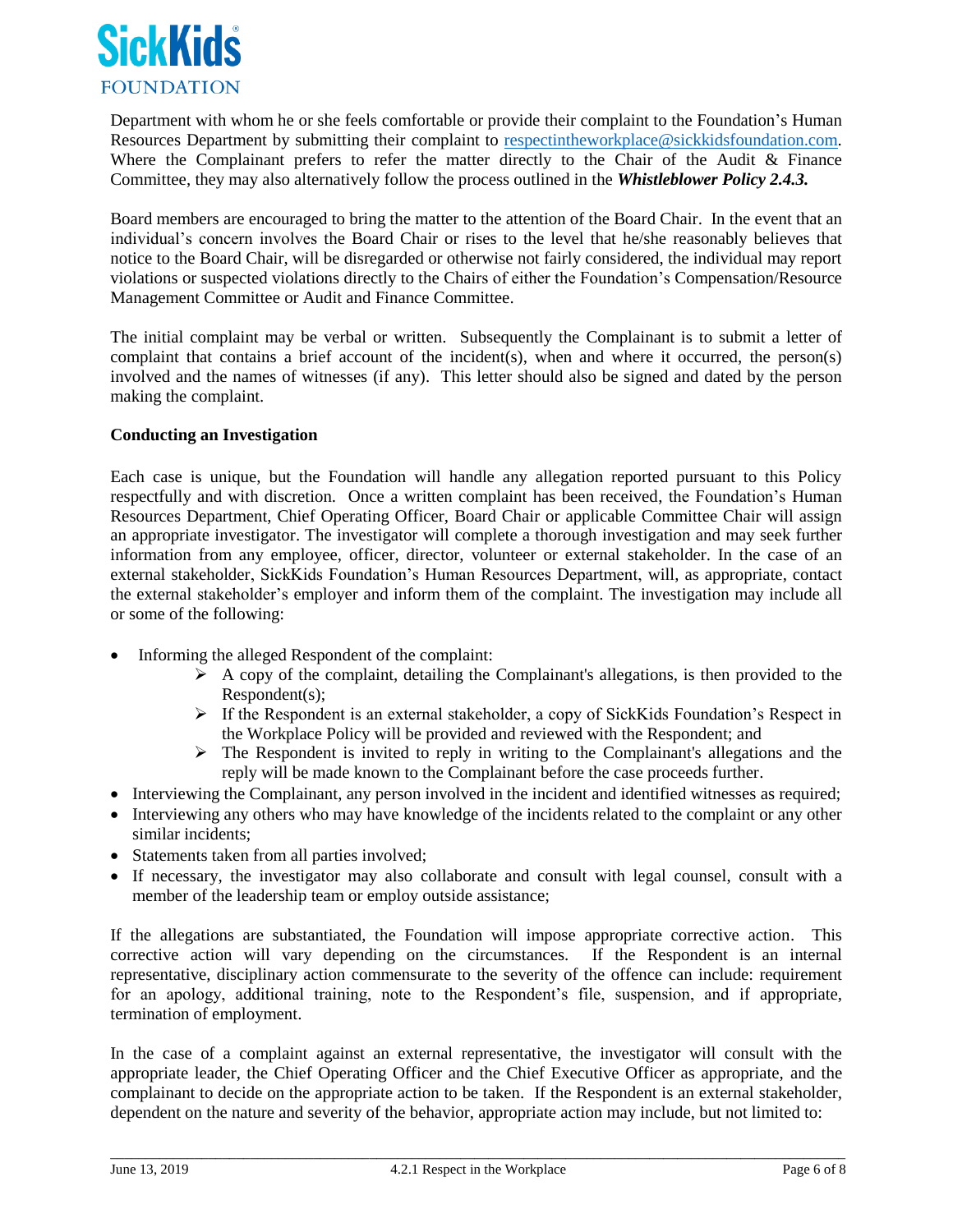

- an apology;
- a request for a new representative from the Vendor/Supplier/partner;
- a transfer of the internal representative
- severing the relationship with the external stakeholder.

The outcome of the investigation and any resulting disciplinary action will be recorded in the Respondent's file as appropriate (i.e. HR File, KYDs database). If the Foundation deems it necessary, the Foundation may report matters to law enforcement authorities. If charges are not substantiated, there will be no negative consequences drawn against the Respondent, Witnesses or Complainant and no record of the complaint will appear in any representative's file.

Both the Complainant and Respondent will be advised of the outcome of the investigation and any corrective action taken, by the investigator.

#### **No Reprisals**

This policy prohibits reprisals against individuals, acting in good faith, who report incidents of Unacceptable Behavior, or who act as witnesses. Management will take all reasonable and practical measures to prevent reprisals, threats of reprisal, or further Unacceptable Behaviour.

**No internal representative will be dismissed, demoted, receive disciplinary action, be denied promotion, advancement or opportunities because they rejected the sexual advances of another internal representative or an external stakeholder, or because they lodged a complaint in good faith, with the honest belief that Unacceptable Behaviour occurred.**

## **Confidentiality**

**Confidentiality -** The Foundation will make every effort to protect the identity of a Complainant with an appropriate regard for confidentiality, with the understanding that the details may need to be shared with others in order to investigate such complaints properly.

**Anonymous Allegations -** Thorough investigation often depends on an ability to gather additional information. The Foundation encourages complainants to put their names to allegations of wrongdoing. The Foundation will explore anonymous allegations to the extent possible; but will weigh the prudence of continuing an investigation against the likelihood of confirming the alleged facts or circumstances from attributable sources.

## **Report to the Senior Management Team and the Board**

The Foundation will keep a record of any allegation of Unacceptable Behavior received and shall inform its Senior Management Team and the Board at least annually of the aggregate number, type and status/outcome of complaints received, but not disclose in the report any personally identifiable information.